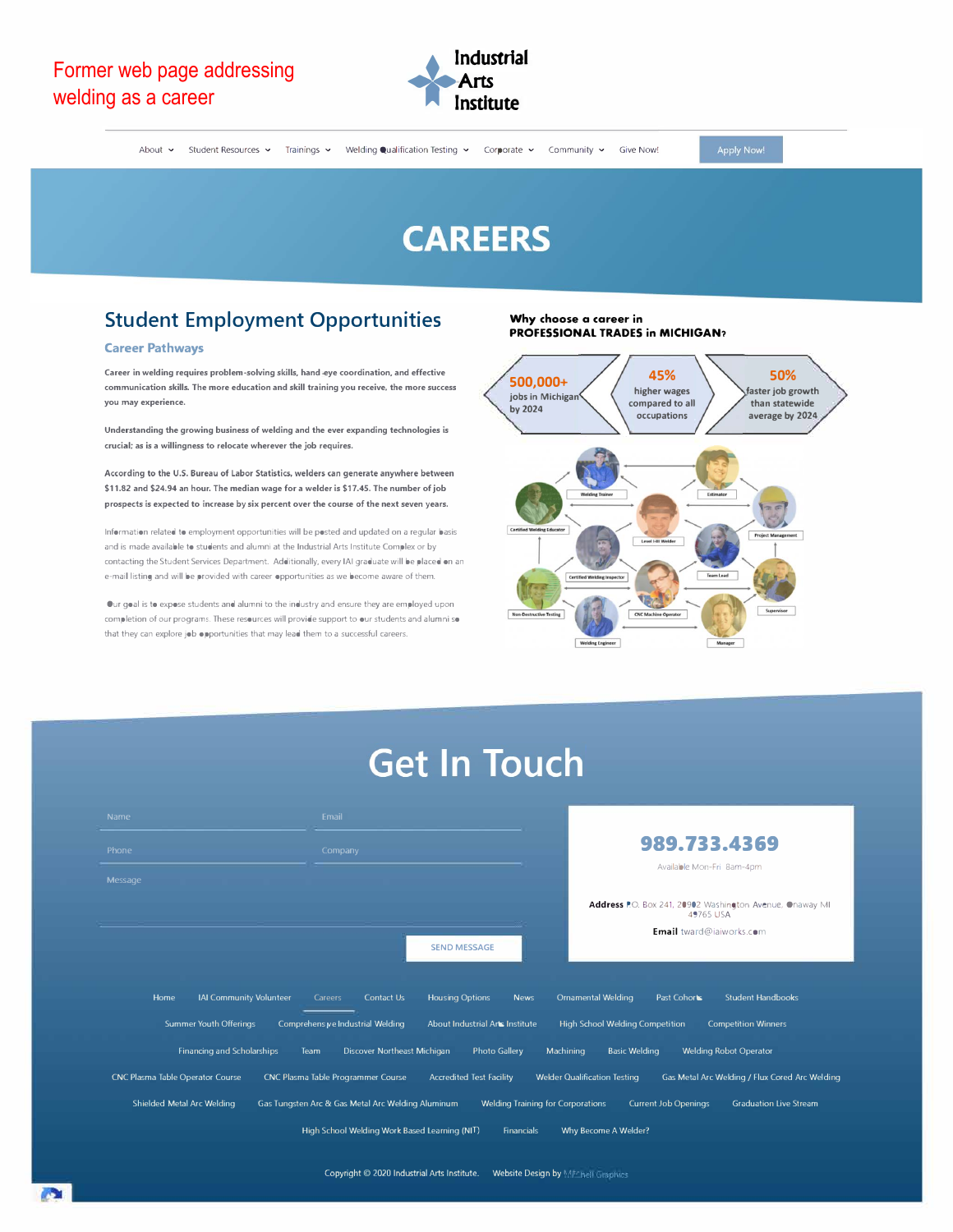

About v Student Resources v Trainings v Weldling Qualification Testing v Corporate v Community v Give Now!

Apply Now!

# **WHY BECOME A WELDER?**

## **There is a growing demand for welders.**

In 2019, there were 438,900 welders, cutters, solderers, and brazers, and growth for this career is predicted at 3%. While that's only *average* growth, the American Welding Society forecasts that there will be a 300,000 worker shortage by 2024. Why? The *average* age of a welder in the industry is 55, and as these older workers retire, there aren't enough younger ones to replace them. In fact, fewer than 20 percent of welders are under the age of 35.

**Source: Bureau of Labor Statistics, 2021 and American Welding Society, 2021.** 





#### **You will have opportunities to earn a great salary.**

The Bureau of Labor Statistics reported in May, 2020 that the mean salary for welders, cutters, solderers, and brazers was \$46,690, and a mean *average* hourly wage was \$22.45. Of course, salary depends on area, economic climate, and experience, but welders who brings integrity, workmanship, and pride to their work will be valued by their employers.

**Source: Bureau of Labor Statistics, 2021** 





## **You don't need a college degree to be a welder.**

You can definitely get a two- or a four-year degree in welding, manufacturing, or construction, but if you're interested in getting to work quickly, there are other options! Industrial Arts lnstitute's comprehensive industrial welding course prepares students for industry positions in just 19 weeks.

#### **Welders have diverse career options.**

Welders find lucrative careers in all types of manufacturing and can travel all *over* the country. Car racing needs welders. NASA needs welders. You can find them indoors, outdoors, and under water. Those pursuing a career in welding might also gain some industry experience and then open their own businesses, and they have the option to take work on the side to make some extra money. A welder's options are only limited by his or her imagination.